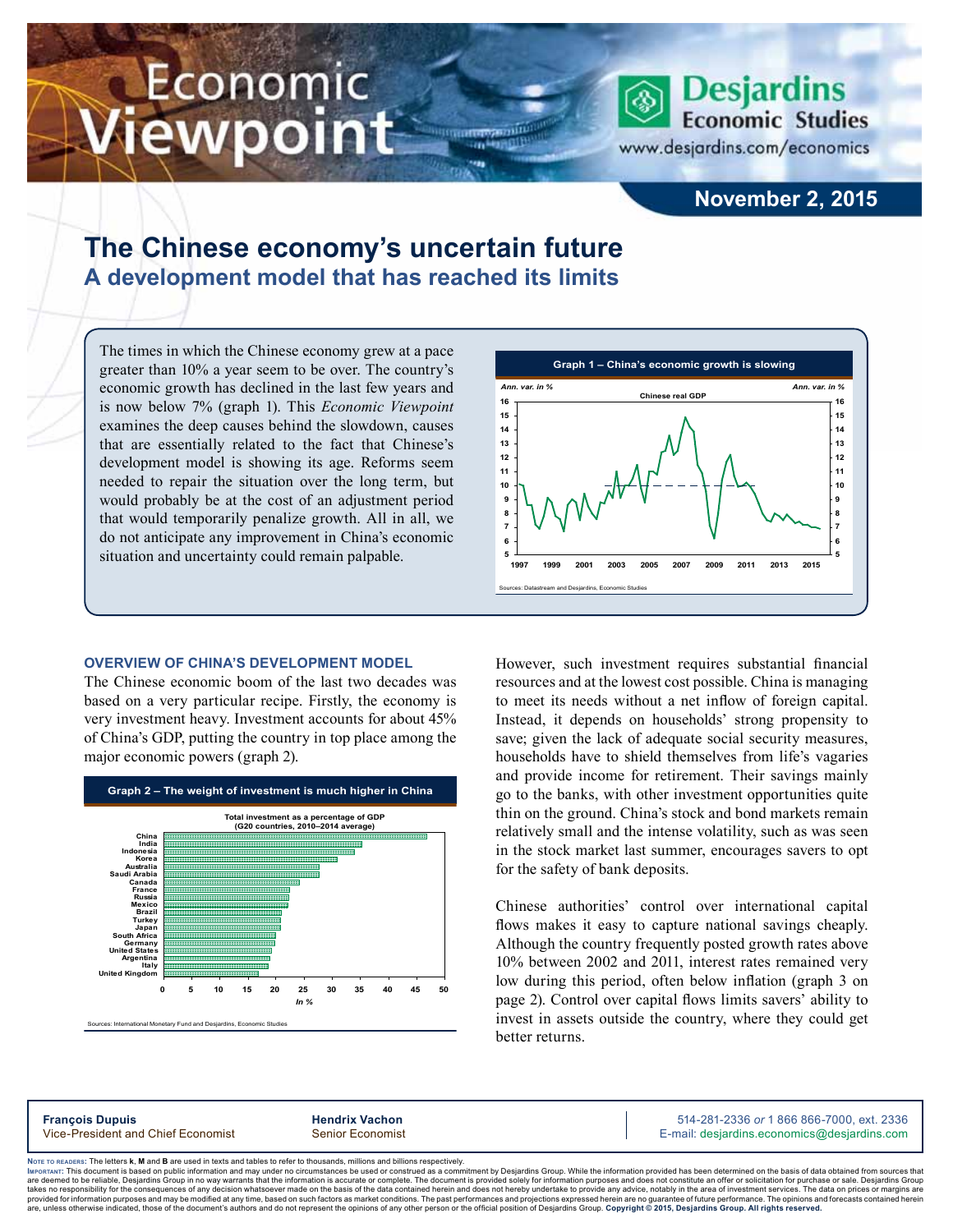

*Economic Viewpoint* November 2, 2015 www.desjardins.com/economics



High savings also means more moderate consumption, creating an imbalance with the increase in production capacity boosted by investment. To deal with the situation, China must export some of its production; using a managed exchange rate policy helps it maintain a positive trade balance.

Beyond the mechanisms in place that define the Chinese model, the existence of a large pool of labour has also provided important support for economic growth. So have migratory movements, as the movement of the large rural population to industrialized urban areas improved productivity through a more efficient use of workers.

#### **Overinvestment is testing the model's limits**

The model made rapid development possible in China for many years, but this does not mean it is infallible. The signs of that it is running out of steam are proliferating. Among them, the return on investment has declined sharply over the last few years, as can be noted by the change in the incremental capital-output ratio (graph 4). The ratio's increase means that investment is becoming less and less



efficient at generating economic growth. The phenomenon may seem normal, to a point. Although, in the early stages of a country's development, the first roads, railroads and plants generally pay off handsomely, at one point, the positive impact of adding new infrastructure or production capacity dwindles. The fact that China has very intensive investment both speeds up and magnifies this result, however.

The problem is exacerbated by deficiencies in the funding conduits. Chinese banks, which reap the bulk of the savings, are often directly or indirectly controlled by the government. Political interference makes it hard to ensure that the capital goes to the most profitable projects. The underdevelopment of the bond and stock markets is also an issue.

Another consequence of overinvestment is that it accelerates debt growth. Compared with other major emerging economies, Chinese businesses carry much heavier debt loads (graph 5). This could become especially problematic in a context of declining return on investment. A vicious circle could materialize if, in response to weaker economic growth, the authorities stimulate credit to give even more support to investment; this would, in the end, further reduce the return on investment while increasing debt loads.



# **An exchange rate policy with perverse results**

The exchange rate policy that allows China to maintain a trade surplus also has its limitations. The policy implies that other countries must continuously spend more than they produce; in other words, they have to go into debt. Sooner or later, these countries will have to reduce demand to pay off their loans or at least rein in their debt loads. This would force the countries that are amassing surpluses to find other outlets, particularly local outlets. Since 1997, China has amassed current account surpluses in excess of US\$2,600B;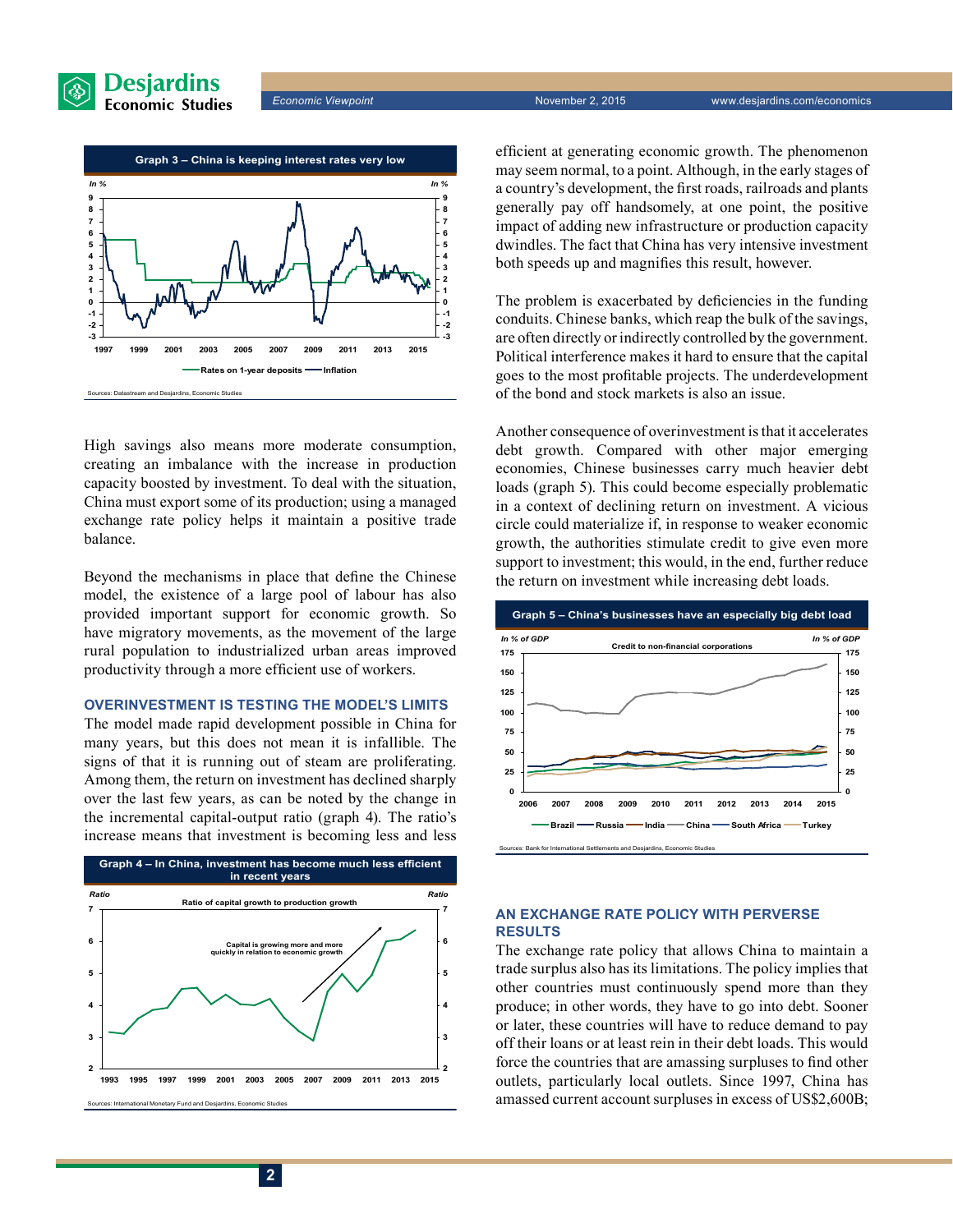**Economic Viewpoint** November 2, 2015 www.desjardins.com/economics



this places it in the lead among G20 nations, after Germany and Japan (graph 6). At the other end of the spectrum, the United States has accumulated total deficits of more than US\$8,500B over the same period. If Americans decided to take on less debt in the future, this would necessarily limit the ability of countries like China to maintain trade surpluses.



Managing the exchange rate also comes at a price for China's economy. Until 2013, China amassed substantial foreign exchange reserves to curb the yuan's appreciation (graph 7). This strategy has the drawback of increasing the monetary base, which could generate inflation and an appreciation in real terms of the exchange rate. To counter these effects, monetary authorities must sterilize the accumulation of foreign exchange reserves by taking liquidity out of the financial system. The main tool used here is the mandatory reserve ratio, which ratio hit a ceiling of 21.5% in 2011 for the country's major banks (graph 8). However, this strategy affects the banks' profitability and makes them less able to cope with bad debt. Moreover, it encourages banks to cut the interest rates offered to depositors or to increase rates for borrowers. Although the monetary authorities regulate retail rates heavily, the banks have some leeway.





Given that the Chinese exchange rate is essentially pegged to the U.S. dollar, the greenback's generalized rise since last year has trimmed the yuan's undervaluation considerably. Among other things, this resulted in a reduction in foreign exchange reserves. This does not mean the problem is solved, however. China still has a substantial trade surplus, and the mandatory reserve ratio applied to the banks remains very punishing. Moreover, an eventual drop by the U.S. dollar would probably be enough to make China amass further foreign exchange reserves.

# **Less favourable demographics**

The advanced nations are not the only ones undergoing structural changes due to demographics. The one-child policy enforced in China from the end of the 1970s has curbed population growth and the population aged 15 to 64 has already begun to crest (graph 9). Stabilization by this part of the population points to weak growth in the number of workers and, in turn, a drop in China's economic growth potential. The recent end of the one-child policy will not change the situation for the next 15 years.



Sources: United Nations and Desjardins, Economic Studies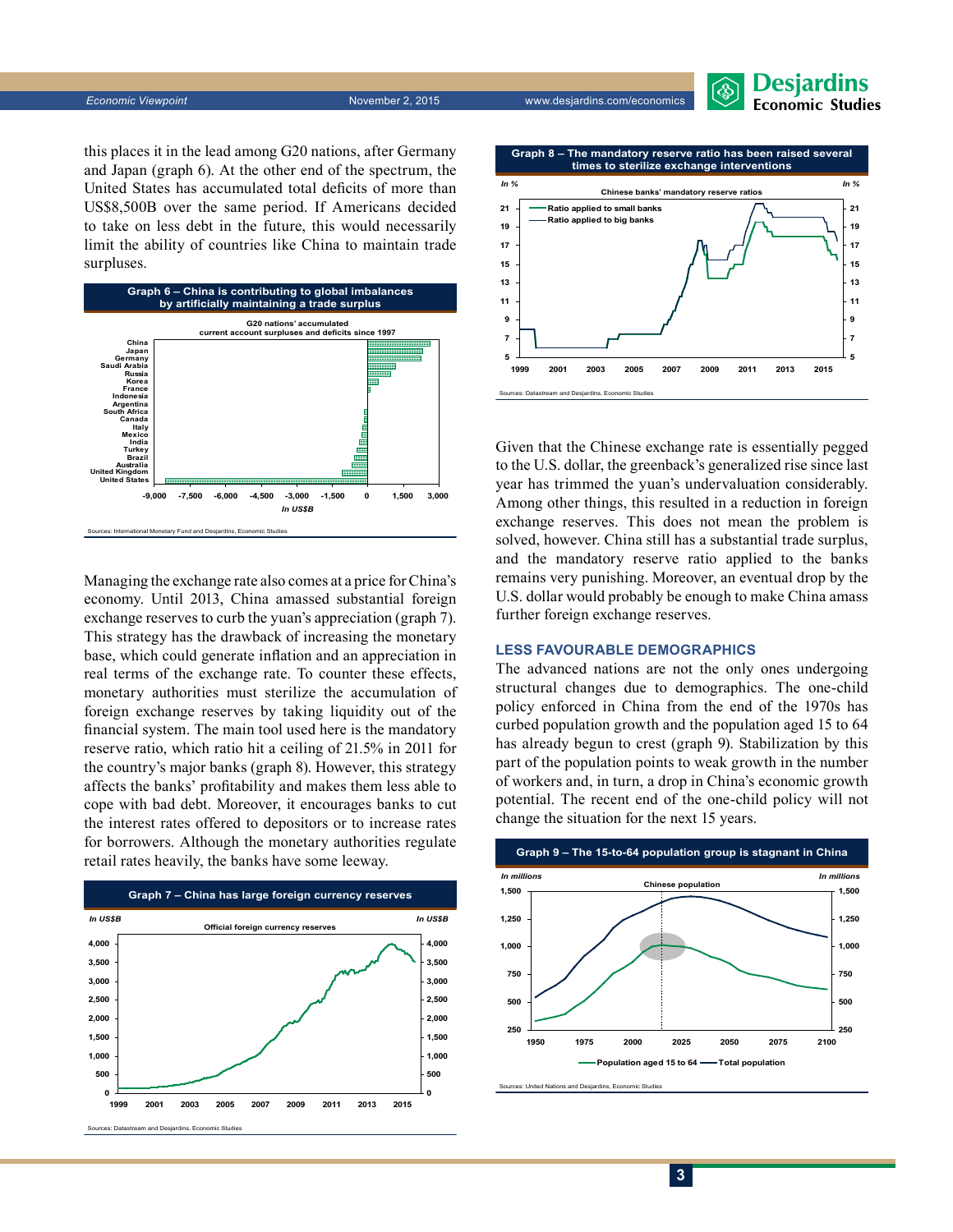

**Economic Viewpoint November 2, 2015** www.desjardins.com/economics

Economic growth is still being buoyed by productivity gains, including the gains that stem from population migration to urban areas. Although the urban population became larger than the rural population in 2010 (graph 10), China is still nowhere near the urbanization rate of about 80% that characterizes advanced countries.



## **Given slowing economic growth, reforms are needed**

China's development model is showing clear signs of age. If nothing is done, economic growth could keep eroding. The monetary authorities are piling on the measures, such as interest rate cuts, to stimulate credit, but such actions could be harmful over the long term if all they do is maintain an investment rate that is already too high. Devaluing the exchange rate to increase exports does not seem like a sustainable strategy, either. The solutions should instead target the Chinese economy's structural problems.

To start with, reforming the banking system to make it more competitive and independent from public decision makers would be welcome to improve capital allocation and investment profitability. However, it would still be better to make investment less intensive; this could be done by fostering a greater contribution from consumption. The weight of consumer spending in China's GDP is currently stable at around 40%, but has previously been around 50% (graph 11). Growth that is more dependent on consumption would also lessen the need to maintain a trade surplus, as the increase in domestic demand could replace some of the foreign demand.

The potential provided by consumption is even greater as Chinese consumers do not generally carry much debt and have seen average wages go up substantially over the last decade (graph 12). Reforms would be needed to capitalize on this potential, however. In particular, developing social





programs and introducing social security measures could lessen consumers' propensity to save and, in turn, would stimulate consumption. Government spending would also go up.

It would likely take even deeper reforms to maximize the chances for a successful shift to consumption. Developing the bond and stock markets to make them less volatile and more accessible to consumers would help to increase the return on their savings. The resulting wealth effect would stimulate consumption; what's more, these financing channels could improve the allocation of financial resources. Greater liberalization of capital flows would also provide other investment opportunities and contribute to the wealth effect. Lastly, abandoning the managed exchange rate regime would increase consumers' buying power when the yuan appreciates.

There is another side to this coin, however. Many of these reforms create substantial risks to the country's short-term economic and financial stability. In particularly, it would no longer be possible to keep interest rates artificially low for savers who have more investment opportunities. The